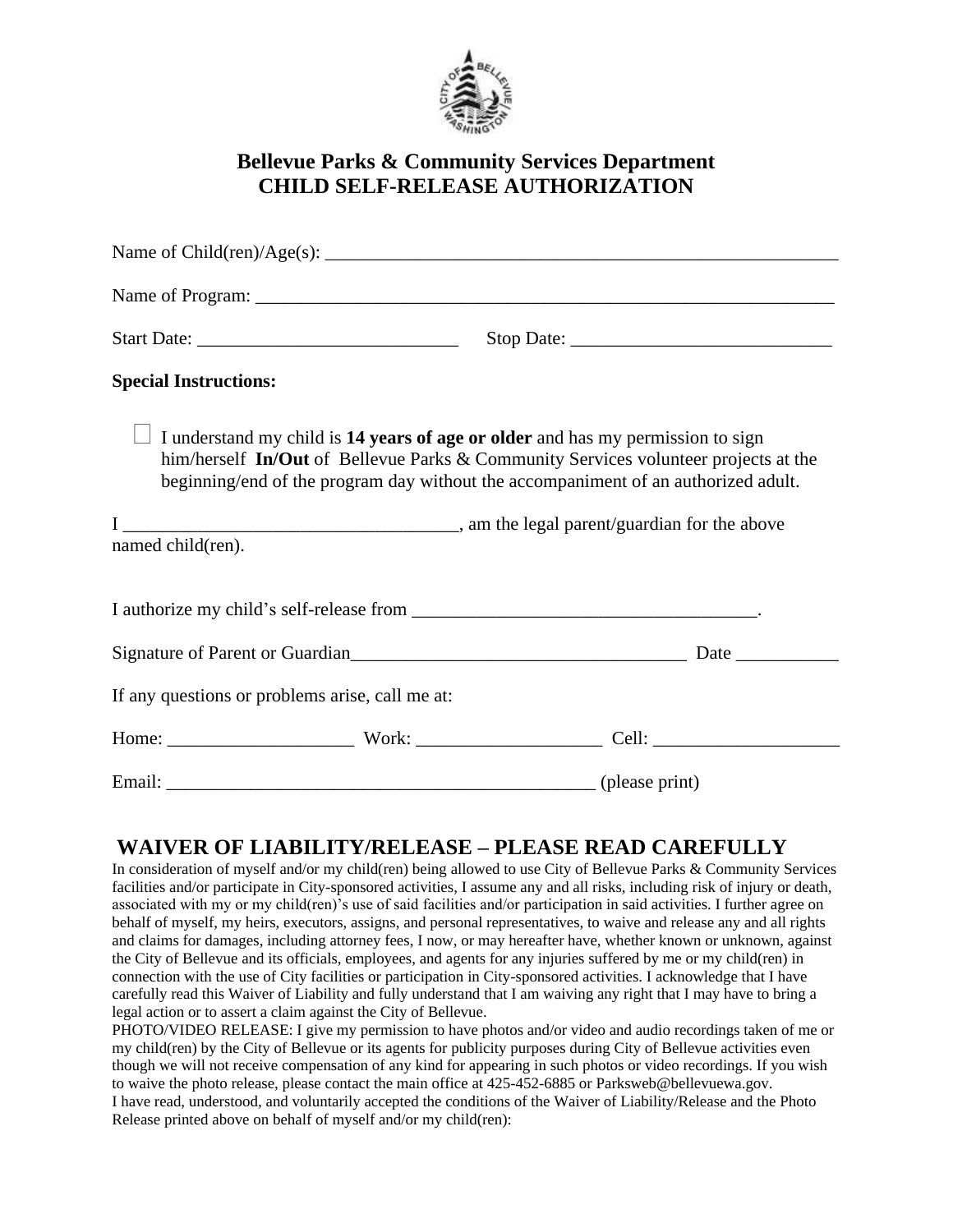

## **VOLUNTEER WAIVER OF LIABILITY / RELEASE PLEASE READ CAREFULLY**

I understand that my participation in the City of Bellevue ("City") programs, operations, and/or maintenance is a voluntary activity, and that I am donating my time and my labor by my own free choice. I agree to perform my assigned tasks in a responsible manner. In consideration of myself and/or my child(ren) being allowed to participate in the volunteer activities identified herein, **I HEREBY AGREE TO ASSUME ANY AND ALL RISKS, INCLUDING RISK OF PROPERTY DAMAGE, INJURY, ILLNESS, OR DEATH** associated in any way with my or my child(ren)'s participation in the activities. I further **AGREE TO RELEASE, DEFEND, INDEMNIFY, AND HOLD HARMLESS** the City, its officials, employees, representatives, volunteers, and agents from any and all liabilities, damages, costs, and expenses, including attorney fees, I now, or may hereafter have, whether known or unknown, in law or in equity, arising from or in any way connected with my and/or my child(ren)'s participation in the City's volunteer activities. I agree that the terms stated herein shall also serve as a **WAIVER OF LIABILITY AND ASSUMPTION OF RISK** for my heirs, estate, executor, administrator, assignees, and for all members of my family.

Nothing herein is intended to waive any rights a volunteer may have under the Washington Industrial Insurance Act.

**PHOTO/VIDEO RELEASE:** I give my permission to have photos and/or video and audio recordings taken of me or my child(ren) during City of Bellevue activities and authorize the City of Bellevue to copyright, use, and publish the same. I understand I am waiving any right of privacy, compensation, copyright or other ownership right connected to the photo or recording. If you do not give permission to have photos and/or video and audio taken of you or your child(ren), please contact the main office at 425-452-6885 or Parksweb@bellevuewa.gov.

#### **CAUTION**

**I acknowledge that I have carefully read this VOLUNTEER WAIVER OF LIABILITY / RELEASE and PHOTO/VIDEO RELEASE fully understand that I am waiving any right that I may now or hereafter have to bring a legal action to assert any claim against the City of Bellevue in connection with my or my child(ren)'s participation in the activities identified herein.** 

**City of Bellevue Volunteer Activity:** *Natural Resource Division Volunteer Projects*

I accept the conditions printed above:

*\_\_\_\_\_\_\_\_\_\_\_\_\_\_\_\_\_\_\_\_\_\_\_\_\_\_\_\_\_\_\_*

*\_\_\_\_\_\_\_\_\_\_\_\_\_\_\_\_\_\_\_\_\_\_\_\_\_\_\_\_\_\_\_\_\_\_\_\_\_\_\_\_\_\_\_\_\_ Volunteer or Volunteer's Parent/Guardian Signature Date\_\_\_\_\_\_\_\_*

*Printed Volunteer Name*